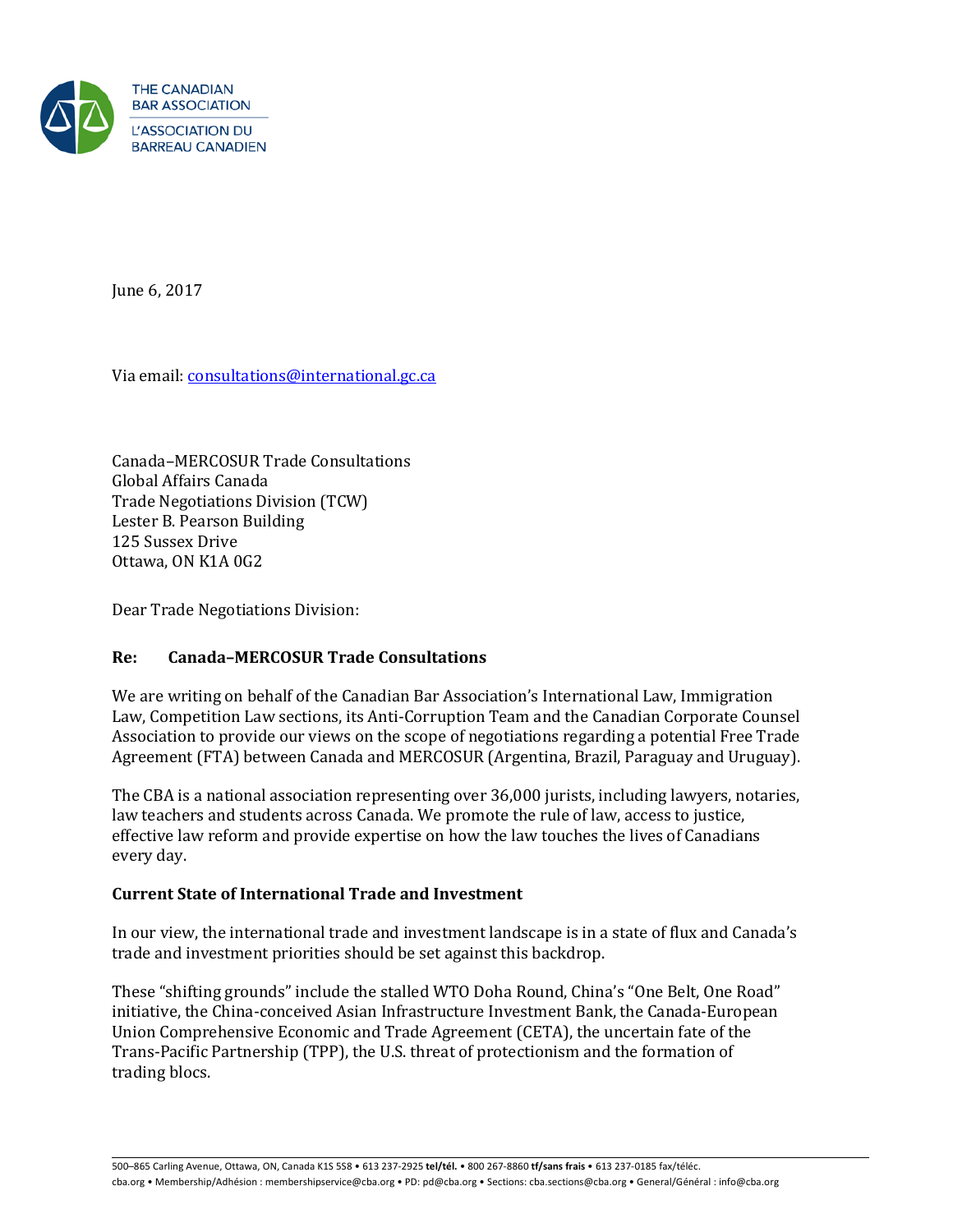## **General Support for a Free Trade Agreement with MERCOSUR**

We generally support a Canadian re-engagement with the region and an FTA with MERCOSUR for the following reasons:

- Canada is a member of the Organisation of American States (OAS) and has concluded several FTAs with Latin American states and groups of states. Moreover, in the early 2000s, Canada was actively promoting a Free Trade Area of the Americas (FTAA). While it may have been premature at the time, we believe the TPP encouraged a narrowing of the gap that divided some of the FTAA negotiating countries.
- Brazil, a leading MERCOSUR party, could serve a potential interlocutor and advocate for common Brazil/MERCOSUR-Canada interests with other parties such as its fellow BRIC countries (Brazil, Russia, India and China, which are at a similar stage of economic development).
- Given the uncertainty surrounding U.S. trade and investment policy, Canada may offer a stable North American anchor for MERCOSUR and benefit from opportunities to trade and invest in the Southern Cone region.

## **Specific Comments**

The following addresses some of the specific areas where the Government indicated it would appreciate receiving views.

#### Trade & Investment

#### *Model FTA*

We recommend that Canada use this opportunity to review its model FTA. We suggest that the experience and lessons learned from the Canada-Chile, CETA and TPP negotiations be relied upon when negotiating a Canada-MERCOSUR FTA. More specifically, investment provisions and dispute settlement mechanisms – namely discussions on modifications to the International Centre for Settlement of Investment Disputes (ICSID) mechanism – merit careful attention.

#### *Incidents Affecting Business Practices Regarding State-Owned Enterprises*

A current challenge to the global liberal trade regime established after the Second World War is the blurring of lines between the private and public sectors' interests and relationships with each other. The challenge is that on one hand, the global liberal trade regime has been premised on the State's role in promoting fair competition, economic efficiency and prosperity through the private sector. On the other hand, trade and investment by state-owned or state-controlled enterprises may be aimed at satisfying national particularistic interests. The participation of at least certain types of state-owned or controlled enterprises in a regime custom-made for global liberal trade may undermine the success of the system.

#### Interests and Values of Canadians

*Corporate social responsibility:* Canada should be mindful of how past experiences of Canadian operations in Latin America may be perceived and how it could affect public buy-in.

*Transparency:* It will be important that any FTA provide for an acceptable level of transparency and allow a close scrutiny of business practices of MERCOSUR partners.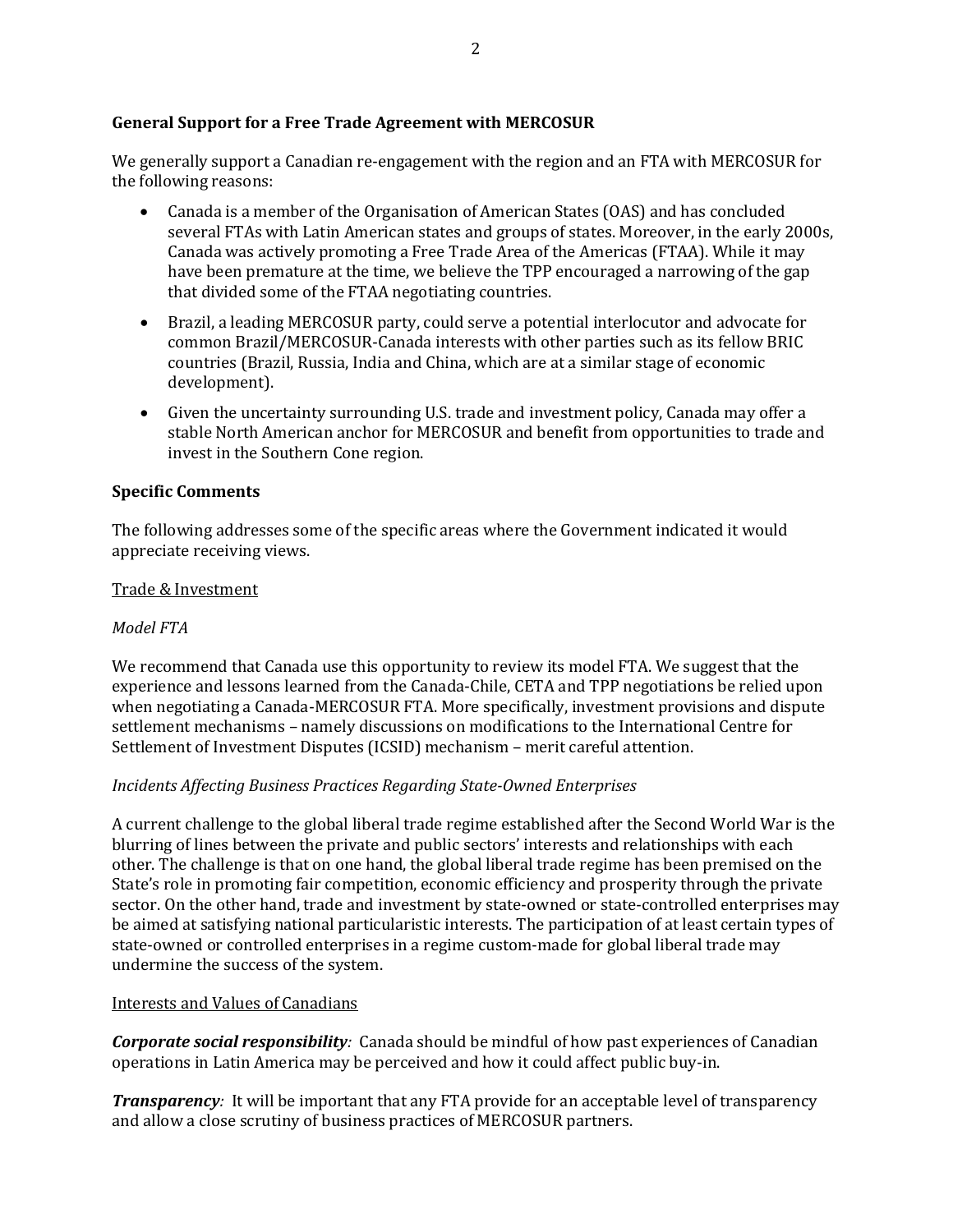*Equality, non-discrimination, and human rights:* Canada should ensure that the FTA promotes these rights both in Canada and in the MERCOSUR region. Given the potential challenges in some Latin American countries, it will require vigilant and constant attention to ensure that the FTA results in an equitable and fair distribution of economic prosperity.

*Trade and gender:* Pay equity, equal access to education and training, proportional gender representation across professions are all drivers of economic prosperity, societal and individual well- being. Fostering these rights should be a priority for Canada.

*Good governance and rule of law*: Canadian businesses benefit from an environment where good governance and the rule of law are protected. While foreign companies will benefit from the Canadian environment, it will be important to ensure that Canadian companies are afforded the same protections when doing business abroad. In the absence of these protections, the trading relationship can become skewed in favour of foreign businesses.

*Respect for the environment:* Both Canada and several Latin American countries are committed to sustainable economic development. International trade and investment obligations must promote respect for the environment.

*Culture:* Cultural differences enhance a country's opportunity to distinguish itself when competing for a share of the global marketplace. These differences, however, may require protection against appropriation and decimation by aggressive trade and investment practices. For example, cultural practices of indigenous people, of rural ways of life, intellectual and other property rights should be protected under trade and investment agreements.

#### Other Topics

We also recommend that the following topics be included in a Canada-MERCOSUR FTA:

*Robust anti-corruption and transparency:* At a minimum, this chapter should reflect the contents of TPP Chapter 26. However, we would recommend using this opportunity to include a stronger chapter.

*Anti-competitive business conduct:*Provisions designed to encourage each party's adoption and enforcement of domestic measures to proscribe anticompetitive business conduct should be considered, as well as commitments to facilitate cooperation between parties on issues of competition law enforcement policy.

*State-owned enterprises and designated monopolies:* We recommend including a chapter similar to TPP Chapter 17 and a chapter on Small and Medium-Sized Enterprises such as in TPP Chapter 24 to protect the values and interests discussed above and ensure appropriate limitations on the ability of the state to distort trade or hinder investment through state ownership or designation of monopolies.

*Consumer protection:* We also recommend considering provisions encouraging each party's adoption and enforcement of domestic measures to proscribe fraudulent and deceptive commercial activities and promoting cooperation between parties on consumer protection laws.

*Education Chapter*: We also take this opportunity to suggest the inclusion of an *Education Chapter* to promote universal primary education.